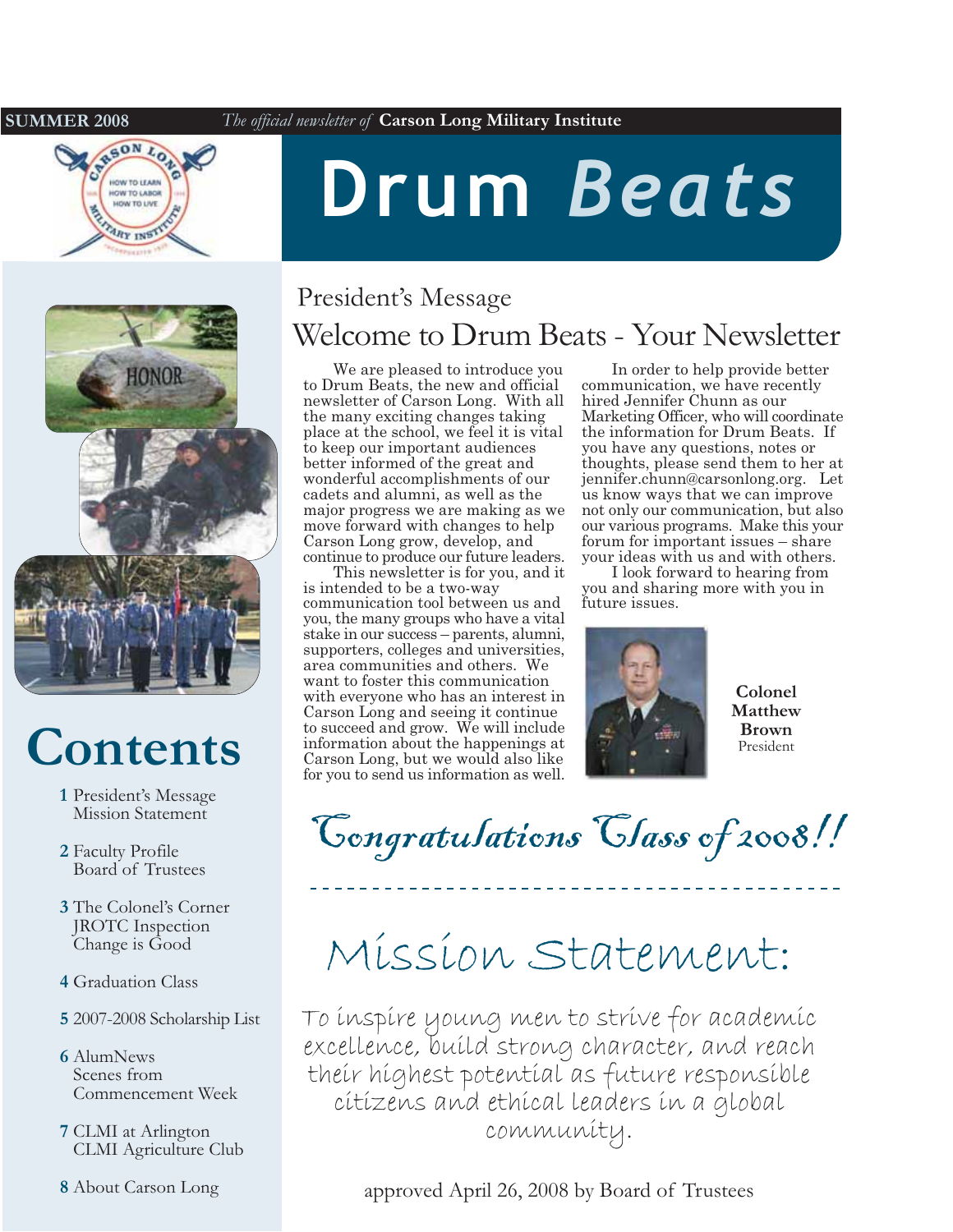### **Board of Trustees**

Col. Carson E.R. Holman, Chair

Elizabeth H. Reynolds

Donald Kleintop

Dr. James O. Rumbaugh

Col. Juan I. Tejera

John. W. Foreman

Allan M. Oliver

Frank M. Magee, Jr.

Harry Egolf

Senator William J. Moore

The Honorable Keith B. Quigley

Gary Holman

Arthur G. Brauw, Jr.

The Honorable Kathy A. Morrow

Dr. William Goldfarb

### Faculty Profile: SFC William Stone

SFC William Stone has been with Carson Long Military Institute for 13 years. As a member of the JROTC staff, along with LTC Samuel Butler, he is integral in teaching leadership to the cadets. He began his career here after retiring from the Army. Stone sees this as a way to have the best of both worlds and is certainly an extension of his military career, "It is sort of like having one foot in the Army, and one foot out."

One misconception that he mentions is that of the mission of Army JROTC. "Many times someone will hear the term 'Army JROTC' and



assume that the purpose of the program is to recruit soldiers for the Army," said Stone. This is not true. The formal mission of the JROTC program is to "Motivate Young People to Be Better Citizens". Part of becoming a better citizen is by learning about our rights and responsibilities as citizens along with skills like leadership, ethical and logical decision making, time management, research and study skills, self-discipline, and ceremonial drill. The department also concentrates on helping the cadets improve communications skills through research, writing and effective public speaking programs. As the cadets move into their junior and senior years, they are instructed in career search techniques, college selection considerations, resume writing, human behavior and relationships, conflict management, problem solving, financial management, personal fitness, first aid, drug & alcohol abuse prevention. Other areas of JROTC include the opportunity to participate in a variety of challenging and competitive activities such as Drill Teams, Adventure Training, and the annual JROTC Summer Camp.

While talking with SFC Stone, our interview was interrupted when a group of about 15 cadets come in to receive extra help for their Leadership Education and Training class. Of course, the interview is placed on hold while SFC Stone takes the time to work with the cadets. Not until he is satisfied that the cadets have completed their assignments and met the standard, does the interview continue.

In fact, one of the ways he teaches leadership is by example. "It is important to live what you preach. If you're going to suck up a cadet's time, then use it to help him improve in those areas in which he may be falling short" Leadership is a key focus of the JROTC program. Leadership skills are vital to becoming good solid young men. Teaching these skills is a key role in SFC Stone's daily life. So what makes a good leader at our school? According to Stone, "People who are caring, motivated, seeks self-improvement, have a strong desire to help young people, and are willing to place the needs of the student above your own. A leader is one who has a desire to do their part in society, the work place, even in the social setting. It is people who are responsible for themselves and are capable of being responsible others. They are people who are willing and ready to take responsibility for those things in their control. It even means doing whatever it takes to bring about change in a positive and realistic way."

"Change is important not only in an organization, but also in the development of our young men," he says. Like other teachers and instructors at the school, Stone teaches young men who come to CLMI study habits, test taking techniques, and better ways to learn. He stressed how important it is to use positive motivation to reach the cadets so that they can see how life can be improved just by a simple adjustment of an attitude or a change in their approach to learning. He also emphasized the importance of holding cadets accountable for their actions or inaction. "Otherwise, they will never become self-reliant or independent." He discussed the importance of encouraging the cadets to stop being passive learners (the student who takes lots of notes and crams for the test and forgets everything once the test is over) to active learners (applying the concepts learned to any learning situation inside and outside of the classroom). "Active learners tend to receive better grades because they are focusing on the concept and not the memorization of facts. They are applying the concepts and tend to better cope with changing environments and situations."

How do you measure success? Stone realizes he has achieved the goals when ever he sees a cadet who he watched struggle his first year here, even one he thought might not make it, walk across the stage at graduation to receive his diploma - going into the world - a success. That is why he is here – to help mold these young men to become the best they can be as future learners and leaders.

#### Special Thanks to Jim Dale for your help and inspiration on Drum Beats.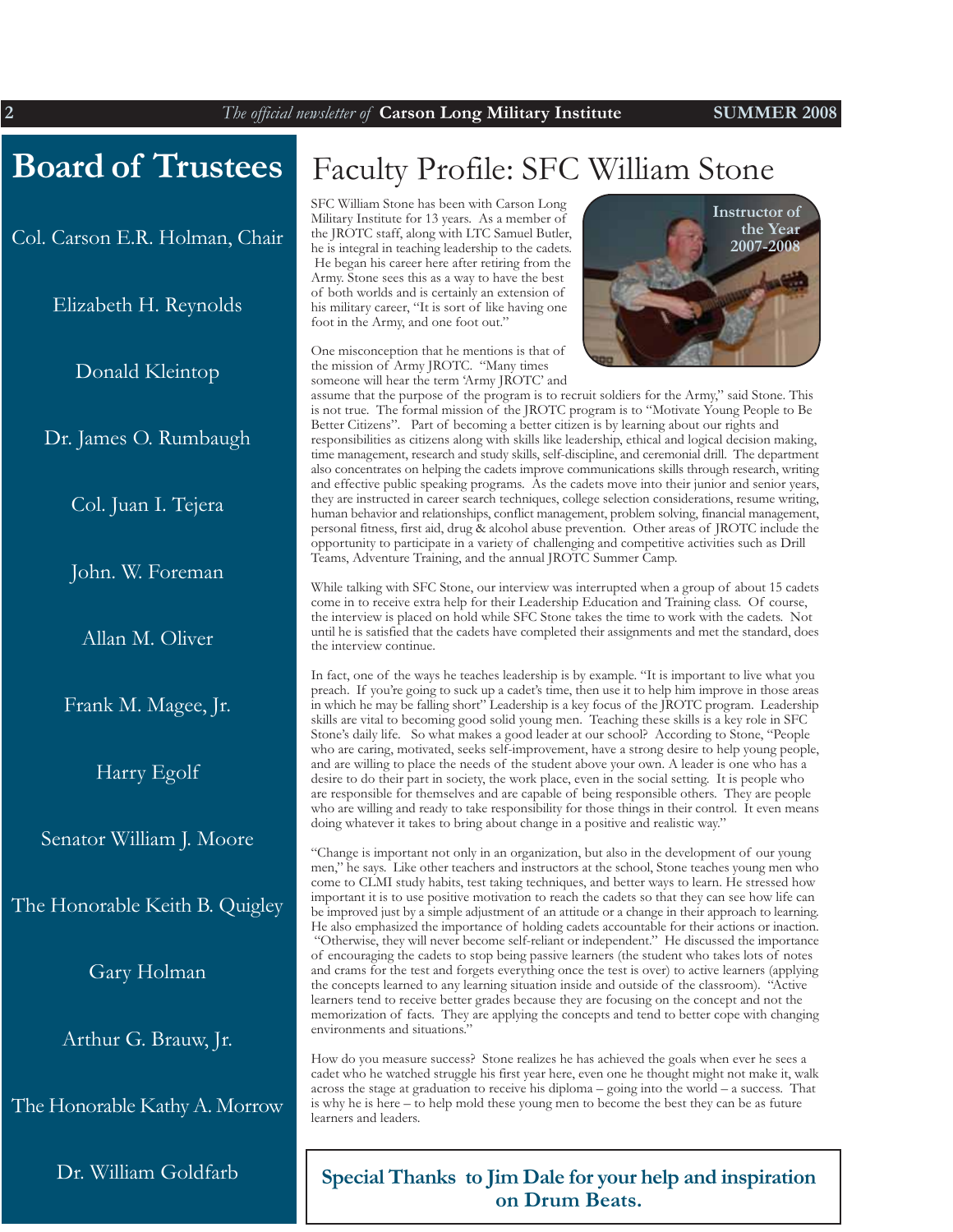# The Colonel's Corner

### The keys to successful leadership

I recently had the opportunity to speak to our seniors and junior cadet leaders at the annual Carson Long Dining-In and wish to share with you what I discussed with them - the principles of "success" and "shared vision."

To me, success is nothing more than doing the best you can - all the time. As a result of doing the best you can all the time, you are able to define what success is for you. I mentioned to our cadets that I feel it is a real mistake to let others define your success. The New England Patriots of the National Football League won the most games last season of any professional football team in history. Ouite an accomplishment!!! However, their only loss of the year was in the final game, the Super  $Bow1$ 

Some media reporters portrayed the Patriot's season as not successful because they lost in the Super Bowl even after winning so many games. In this case, it is a real mistake to let the media define the Patriot's success. The Patriots and their season were a tremendous success story, even if they only lost one game. I then mentioned to the cadets about success and the honor-roll. Not every student has the capability to be an honor student. Many students work very hard and can only attain a 75% average. Are they successful? Absolutely. If 75% average is the best a student can do consistently, over time, then they are successful in my book.

The US Army War College defines vision as a "means of focusing effort and progressing toward a desired future – what ought to be. To me, "shared vision" is getting a group of talented individuals to function as one progressing toward that future state. In many organizations or sports teams, the challenge for the leader or coach is to get that talented group of individuals to believe in their shared goal, and then focus their efforts toward getting there.

Recently, our Board of Trustee's approved a new school mission statement. The original statement will now become the Founding Principles. The new mission reads, "To inspire young men to strive for academic excellence, build strong character and reach their highest potential as future, responsible citizens and ethical leaders in a global community." Therefore, the school leadership challenge is to focus our efforts on getting the Board of Trustees, staff and faculty, alumni, community, parents and cadets to work together as we progress toward the school's shared vision and mission.

In summary, doing the best you can all the time (success) and getting a group of individuals to function as one (shared vision) are keys to successful leadership.

### Change is good . . . but not quiet



The Quiet Part: The bell tower and parts of Centennial Hall are receiving a face lift this summer by Tony Vorous Painting.

When you return to Carson Long, be prepared to see infrastructure improvements on campus. During the last week of June and first week of July, NYCE Concrete Construction, Inc. began repairing the sidewalks on campus and the front and side steps of Centennial Hall. Yet with these needed and necessary improvements comes the noise from heavy saws and jackhammers. But for those of us who live and work here, we understand the need and endure so we are able to achieve smoother sidewalks, nicer steps and a safer atmosphere.





### **CLMI** achieves best-ever score on Army JROTC inspection

The Carson Long Military Institute scored a 597 out of a possible 600 points - a grade of 99.5 percent during the U.S. Army's formal inspection this spring. According to LTC Samuel Butler, this is the highest score Carson Long has ever received, with annual inspections dating back approximately 50 years.

"This is a great honor and achievement for the cadets of Carson Long, but also recognizes the hard work and dedication of everyone involved with the school, including faculty and staff," said LTC Butler. "We've set a tough new standard for ourselves and I am confident that we can continue to produce the same excellent performance results."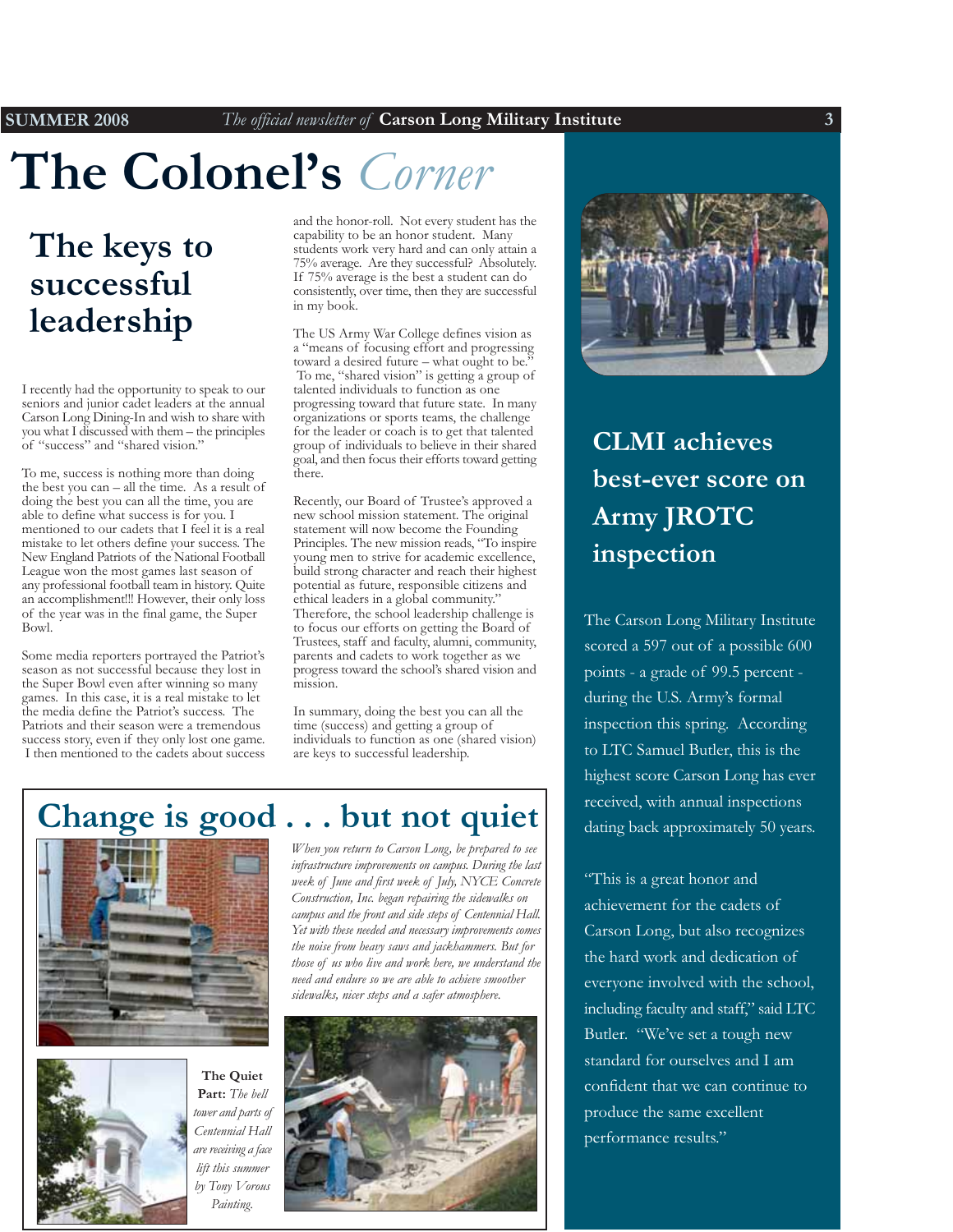

### 2008 Graduating Class: Carson Long Military Institute

Front row (L-R): Bradley Fackett, Cullen Lupo, Michael Arrieta, Alexei Bouzykanov Second Row: Fu-Hsain Hsiao, Michael Zhou, Samuel Vranicar, Michael Li, William Qiu, Cody Ford, Hao-Ping Su Third Row: Benjamin Slipak, Vladislav Shpigel, Chi-Jui Fan, Vache Inakavadze, Alex Koff, Osmany Martinez, Mark Prizov Fourth Row: Ismail El Hajouji, Naim Cephas, Patrick Bard, Eric Kandal, Michael Lvovsky, Marcus Guerrier, Xavier Rodriguez, Hao-En Wang Fifth Row: Shane Cormier, Michael Shklyar, Lu-Chiao Han, Jonathan Durkin, Po-Chun Chiu, Kairuo Wang, Ramon Espinosa, Alberto Rivera Sixth Row: Mohamed El Marnissi, Youssef Mansour, Daniil Telitskiy

### The end if the road By Cadet Harrison Plazio '09

The time has come for you and me, to go our separate ways and be free, But we must do so with caution and care, For there are many dangers out there, Now as we part from our eternal code, We have finally reached the end of the road, Our times together will always be cherished Even after we've finally perished Yes, our time together has been quite grand, But today is when we make our last stand, Today we stand not us two but as one, Because we both know that our work here is done. And so we'll depart but our bond will still hold. Until God himself will grow tired and old, And now as we part from our eternal code We have finally reached the End of the Road.

-Dedicated to all who have ever said "good-bye" to someone.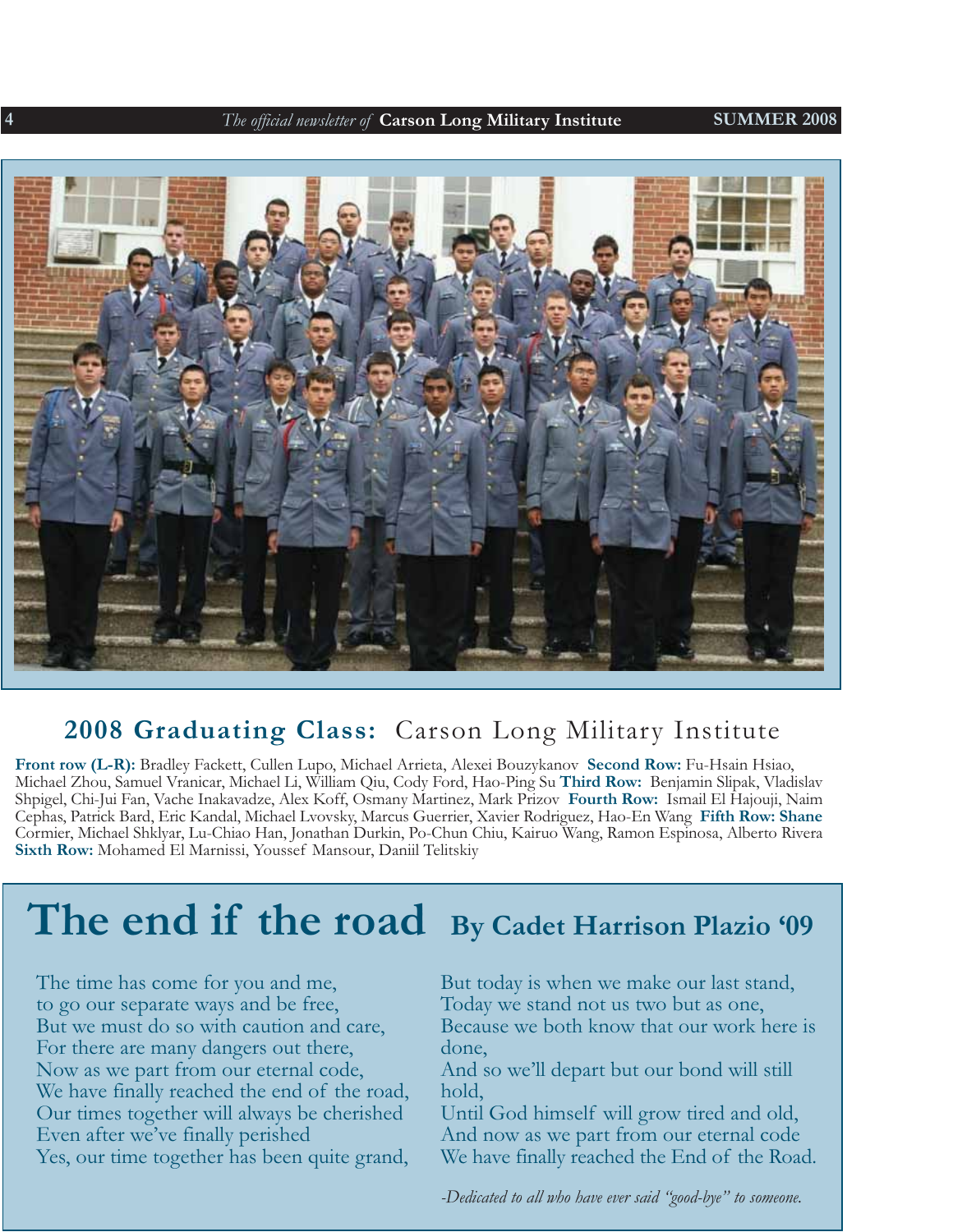### **Carson Long Military Institute Scholarships, Prizes** and Prize Winners 2007-2008

LIEUTENANT EUGENE E. KOEN '28 **MEDALS: JONATHAN DURKIN, MICHAEL ARRIETTA, WILLIAM QIU** 

COLONEL EDWARD L. HOLMAN **MEDAL: SHANE CORMIER** 

**COLONEL THEODORE K. LONG MEDAL: SEAN POWELL** 

**MASTER SERGEANT CLARK LEE** HOLMAN MEDAL: SAMUEL VRANICAR

ALUMNI MEDAL: CHRISTOPHER VILA

MAJOR JOSEPH A. LEPERE MEDAL: **JAVIER GARCIA, BRIAN LAU** 

**GENERAL NATHAN WILLIAM** MacCHESNEY MEDAL: TRAVIS DROST

**CARLOS SHEFFIELD MEMORIAL MEDAL: MITCHELL OGRON** 

CLMI MEDAL: HYEON SEOK YU

DEAN NICHOLS ATHLETIC MEDAL: **AARON SKEETE** 

MILITARY MEDAL: LIONEL HARVEY

COL. ARMON A. CIOPPA MEDAL: **JONATHAN CHEN** 

SPANISH MEDALS: SPANISH 1 **EXCELLENCE MEDAL: JOSHUA LEE** SPANISH II EXCELLENCE MEDAL: **CAMERON WILLIS** 

ASSOCIATION OF MILITARY COLLEGES **AND SCHOOLS MEDAL: YI-CHENG PAN** 

CITIZENSHIP MEDAL: ALEX KOFF

POLITICAL GEOGRAPHY MEDALS: **CULLEN LUPO, MICHAEL LI** 

**CARSON LONG SCHOOL MEDALS: DENIZ PIATT, JEREMY ARMAH** 

DOUGLAS J. KLEINTOP MEDAL: **MICHAEL ARRIETA** 

CIOPPA MEDAL: ROBERT BEDEROFF

PAUL A. TEGLER '75 AWARD: CHI-JUI  $FAN$ 

**CADET OFFICER OF THE DAY PRIZE: ELIJA JACKSON, MICHAEL SIGLER** 

THE STEPHEN SZEGO PRIZE: **MICHAEL LI** 

THE VARGA FAMILY PRIZE: **MITCHELL OGRON** 

NEW BLOOMFIELD CIVIC CLUB PRIZE: **ALEX LUK** 

**JARA COMMENCEMENT PRIZE: ELIJAH JACKSON** 

**NEW BLOOMFIELD LIONS CLUB** PRIZE: OLIVER CLEMONS, DARYL **SCHAD** 

RUPERT VICTOR LESSELS AWARD: **JARED GUYAH** 

**COMMUNITY SERVICE AWARD: RAYMOND WANG** 

READING PRIZE: LEIGH HARTSHORN

DAVID LINDELL MEMORIAL PRIZE: HAO-PING SU, MICHAEL LI

DR. MIQUEL V. TEJERA CHEMISTRY **AWARD: YI-CHENG PAN** 

MATTHEW WEIST SOCCER AWARD: RAMON ESPINOSA

RICHARD D. TOMPAKOV MEMORIAL **AWARD: ALEX KOFF** 

MOTYKA SALUTATORIAN AWARD: **JONATHAN DURKIN** 

**VALEDICTORIAN AWARD: KAIRUO WANG** 

RICHARD A. YARNALL MEMORIAL **SCHOLARSHIP: PAUL RUSH** 

**IOCK OLIVER MEMORIAL SCHOLARSHIP: SHIN DONG KIM** 

THE JOSEPH PATRICK ROGERS **AWARD: CHRISTIAN SWAIN** 

CLMI SCHOLARSHIPS: CAMERON **WILLIS, LUIS TINEO, CHRISTIAN SWAIN** 

PRICE SCHOLARSHIP: STEVEN SOTO, **MAX GLAZER, DENIZ PIATT** 

COL. AND MRS. MATTHEW J. BROWN "FUTURE LEADER" SCHOLARSHIP: ALEX LUK, HYEON SEAK YU

**MAJOR JOHN ALBERT RAMER** SCHOLARSHIP: TRAVIS DROST

CARSON E.R. HOLMAN SCHOLARSHIP: YI-CHENG PAN, CHEN-KUO CHUNG

KENNY REYNOLDS SCHOLARSHIP: TRISTAN DAVEY, **ELIJAH JACKSON** 

**MATTHEW LA PORTE MEMORIAL SCHOLARSHIP: FU-HSUAN HSIAO** 

BIXLER SCHOLARSHIP: WEI WANG, **HYEON SEAK YU** 

**BRIGADIER GENERAL FRANK E. TRESSLER SCHOLARSHIPS:** 

YI-CHENG PAN, ALEX LUK, CLEVON JOHN, JOSHUA LEE, KESSEL STENDAL

ALUMNI ASSOCIATION GOLD STAR PLATOON MEMORIAL SCHOLARSHIP: **TARICK QUINLAN-JOSEPH** 

**COLONEL ALEXANDER K. McCLURE DECLAMATION PRIZE:** 

FIRST PLACE (\$25.00 and Medal): JAMES **DALE** SECOND PLACE (\$15.00): CLEVON **JOHN** THIRD PLACE (\$10.00): PATRICK SANSEVERINO III

**BLUE RIBBON SQUAD:** FIRST PLACE (\$15.00): **SEÁN POWELL** SECOND PLACE (\$10.00): **ANDREY TEVLIN** THIRD PLACE (\$5.00): **MICHAEL LVOVSKY** 

SENIOR LITERARY SOCIETY HONOR ROLL: FIRST PLACE: 49 **SECOND PLACE: BELFRY** 

#### HONOR BUILDING: BELFRY HALL

**GREEK/ROMAN CONTEST FOR THE** YEAR WON BY: GREEKS

### **Class of 2008 Scholarship Awards**

Koff Alex---- \$26,000 per year Renewable-- Army ROTC Scholarship-Christopher Newman Univ

Ford, Cody-- \$12, 000 per year Renewable-Army Rotc Scholarship--Southern Illinois 2,000 per year Renewable- Leadershop Scholarship through US Air Force

Li, Michael-- \$29,000 per year Renewable-- Academic Scholarship--- St John's University

Prizov, Mark ---- \$16,000 per year Renewable--Academic Scholarship--Stetson University

Arrieta, Michael--- \$5,000 per year Rebewable--Academic Honors--William Paterson University

Vranicar, Samuel & Cormier, Shane---\$2000 Per year Internship Hampton Fire Dept (Attending Harrisburg Area Community College Fire Science Course.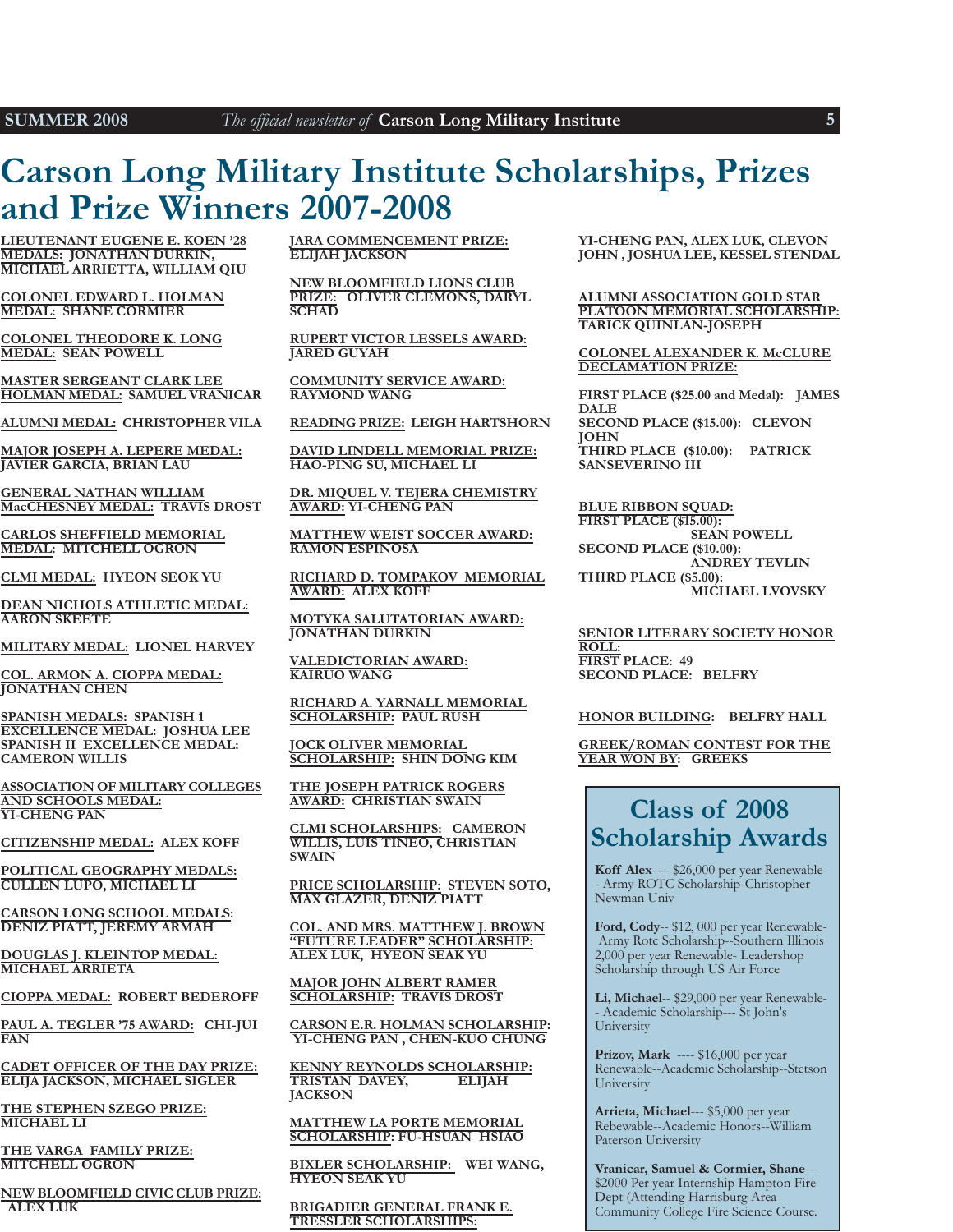#### **SUMMER 2008**



#### Pick up your Carson **Long Military Institute** 2008 Calendar now.

For only \$5 you may receive a 2008 Carson Long calendar - each month features a special photograph of a Carson Long event or cadet - treasure the school throughout the year.

# **Oration** Videos

If you would like to receive the commemorative oration video from the Class of 2008, please contact Jennifer Chunn at jennifer.chunn@carsonlong.org. Videos should be ready for mailing by the end of July. Cost if \$15.

### **Calling all Parents** and Alumni

All parents and alumni of Carson Long share a common interest in supporting the school, faculty and staff in helping to nurture the cadets as they grow toward maturity and adulthood. This year and looking forward, CLMI actively encourages everyone to become more involved in events at the school. Future issues of Drum Beats will contain a sections for your input and feedback. This is your space to share your voice.

To submit ideas and information, contact jennifer.chunn@carsonlong.org

## $\textbf{Alum}$ News

Carson Long alumni are a devoted group believing in the important work the school does to produce new generations of leaders. Committed to helping Carson Long remain at the forefront of education in an environment that is as beautiful and structurally healthy as it is effective, the alumni recently raised more than \$16,000 to install new windows in Annex, Belfry and '49 Halls. The cadets truly appreciate the energy efficent windows with screens. And we all appreciate the continued significant support of our important group of alums.

For information on how you can participate in the alumni group, visit the alumni website at CarsonLongAlumni.org



**Pictured from left:** Cadets Robert Lovelace, Peter Girgis and Cody Ford looking out the new windows of '49.

Register now to attend Carson Long Alumni Weekend 2008 for more information visit CarsonLongAlumni.org. Deadline is October 10, 2008.

### **Scenes from Commencement Week**



When an eighth grader graduates from Middle School to High School at Carson Long Military Institute, they are given their ROTC insignia as part of the graduation ceremony. Pictured is Cadet Alyakin receiving his ROTC insignia from SGT Chunn and SFC Stone at the 2008 Middle School Commencement on May 30, 2008.

Every year on Memorial Day, Carson Long Military Institute participates in the New Bloomfield Memorial Day parade. This year's Battalion Staff and COL Brown led the Battalion through New Bloomfield to the cemetery where a special Memorial Day ceremony was sponsored by the Veterans of Foreign Wars. During the ceremony, cadets placed flowers on former military gravestones.

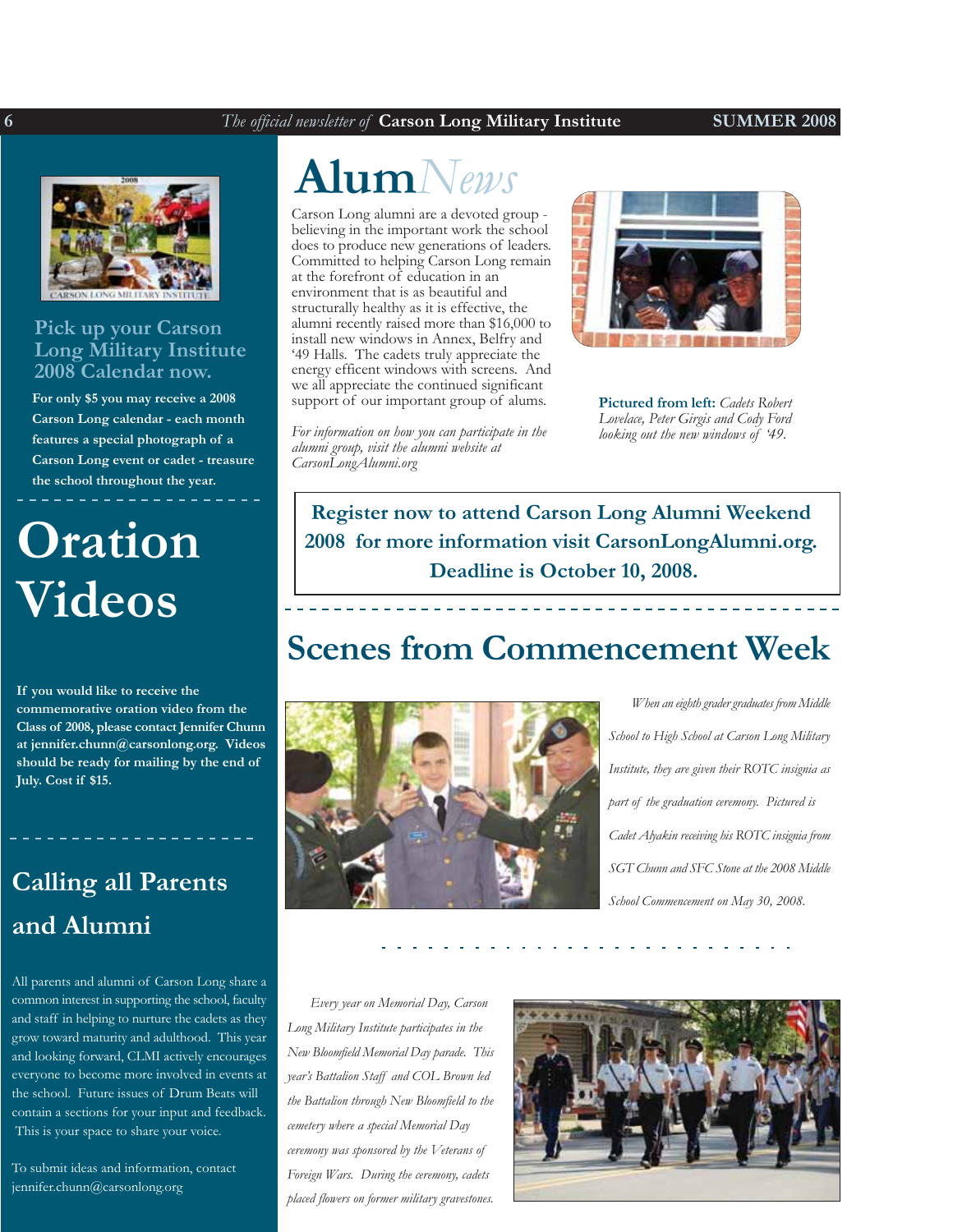### **CLMI** performs ceremonial duties at **Arlington Cemetery**



From left: Col. Matthew Brown, Alex Luk, Cameron Mizioch, Shane Cormier, Alex Koff, Samuel Vranicar, Jeffrey Chan and LTC Samuel Butler.

Carson Long Military Institute participated in the National Day of Remembrance for Forgotten Heroes of the Cold War on Thursday, May 1, 2008 at Arlington National Cemetery. The Cadet Color Guard posted the National colors and led the Pledge of Allegiance to open the program. The program included speeches, honoring the service of the Cold War Era veterans, given by representatives of the American Cold War Veterans Organization. The service ended with Cadet Alex Koff playing taps.

The color guard consisted of cadets Samuel Vranicar, Cameron Mizioch, Shane Cormier, Alex Luk and Jeffrey Chan along with bugler Alex Koff. Also attending the ceremony were Col. Matthew Brown, president of Carson Long Military Institute and LTC Samuel Butler, Senior Army Instructor. According to LTC Butler, "this was a great honor for these cadets because it is very rare that any organization conducts or performs ceremonial duties in the Arlington Cemetery other than specialty designated ceremonial units from the Armed Forces."

# **CLMI Agriculture Club:** Food for thought

This year's Agriculture Club made a number of visits to area markets and attractions to learn more about how crops are raised, processed and moved to the marketplace. Under the direction of Faculty Advisor Jacob Warner, the club made field trips to the Carlisle Central Farmer's Market, the Keswick Creamery, and the Espresso Yourself Cafe in Newport. On these trips, club members learned everything from how to choose healthy seedlings for a garden and the basics of baking, to how to create sustainable agriculture and even make cheese.

On campus, the club has cultivated a vegetable garden that features broccoli, cabbage, a variety of lettuces, onions, radishes, tomatoes, cucumbers, peppers, and a number of spices. The garden is entirely organic - created using a "sheet mulching" method - and should produce a wide selection of fresh produce that the students can learn to cook and even create preserves for later use. Students are also planting a special wildflower area to attract beneficial insects to the garden area.



#### Club Members include (L-R):

Cadets Tevlin, Fraser, Cormier, Jacob Warner - advisor, and Davey. Not pictured are Wang, R., John, Quinlin-Joseph, Sukharenko, and Khait.

### **Going Online**

You will be able to order your Carson Long Memorabilia online this fall. You will not have to wait until Homecoming, Parents' Weekend or Graduation Week to purchase your favorite Carson Long items. Keep watching the website or email Jennifer Chunn at jennifer.chunn@carsonlong.org for more information.

### **Please help**

You can help us keep your information correct and up-to-date. Send your correct information to jennifer.chunn@carsonlong.org. We want to make sure you receive your copy of Drum Beats. Also if you received this in the mail and would like to receive the electronic version, please note that in an email with your email address to Jennifer Chunn. Thank you for all of your help.